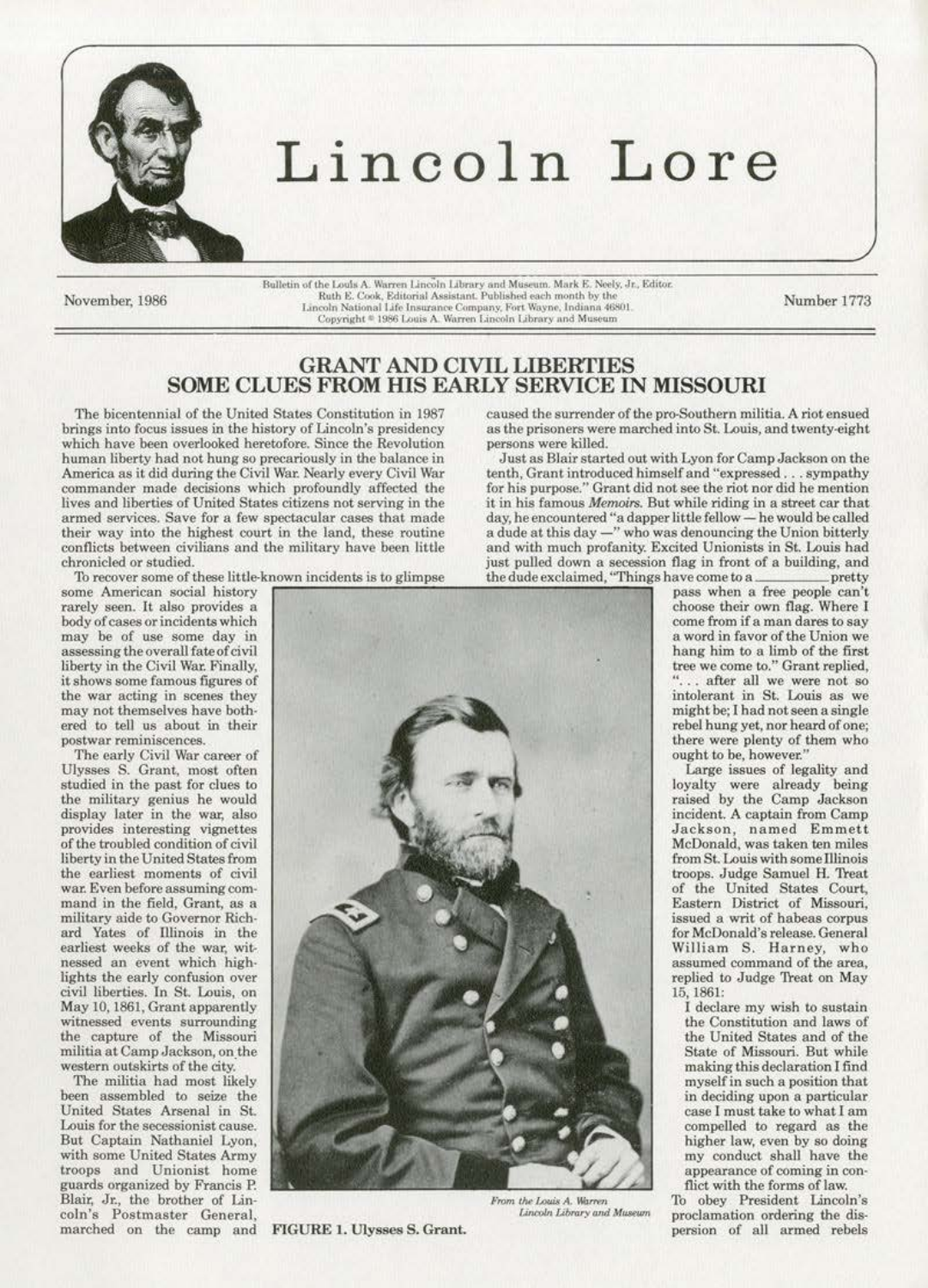

FIGURE 2. Sheet music honoring Nathaniel Lyon, killed *in* battle *in* Missouri *in* 1861.

hostile to the United States government, General Harney pleaded, forced him to disobey the judge's writ. The case<br>attracted enough attention to be discussed in the article on habeas corpus in The American Annual Cyclopaedia and *Register of lmpartont Events of the Yew* 1861.

U.S. Grant may have been unaware of the developments in the McDonald case, as duty soon took him from St. Louis, but of one thing highlighted by the case, he and every other Union general who was to exercise authority in the West became aware: the Lincoln administration provided very little by way of explanation of their powers over citizens. By the time of General Harney's conflict with Judge Treat, President Lincoln's proclamation allowing General Winfield Scott to suspend the privilege of the writ of habeas corpus along military lines in the East was already over two weeks old. But Lincoln would do nothing to clarify the boundaries of military power and authority in the West until September and his sensational conflict at that time with General John C. Fremont over an order freeing the slaves of disloya1 Missourians.

Until then, and long after for all practical purposes, the Western commanders were on their own. West Point and Annapolis paid little attention to the subject of international law or to any of the more abstract or philosophical questions of war. The generals would have to rely on native wit and instinct..

Grant's instincts proved to be practical, decisive., and tough. In several incidents of his early military career in the war, he showed himself willing to apply the military power at his disposal to bring about the practical result of crushing disloyalty without worrying much about law or precedent. Grant did not write about these incidents in his *Memoirs*, though he surely had records of them at hand when he composed the famous work in later life. Despite a notion to the contrary that often colors writing about military history in the Civil War, there really was no necesaary conflict between effective generaJship and careful record-keeping. For every desk-bound paper-shuffler who proved inept and feeble in battle, there was a man of vigorous action, like Grant, who was also a systematic administrator and a meticulous archivist. One reason Grant's famous Memoirs are so good is that the old general had good records to consult when he finally sat down to write and reflect on his war years.

For whatever reason  $-$  perhaps the inconsequence of the incidents in a military career as important as Grant's, or perhaps their rather controversial nature - the general chose not to tell his readers about these incidents. Some or his biographers, even hostile ones, have followed the general's lead in not mentioning some of the incidents. Except to close readers of the *Official Records of the War of the Rebellion* or to readers of the definitive *Papers of Ulysses S. Grant*, some of these early scenes from Grant's life, therefore, may well be unknown.

1. A HOSTAGE INCIDENT. By late August 1861 Grant was a Brigadier General commanding troops at Jefferson City. Missouri. On the twenty-fifth he sent a Captain Chitwood one of those ambivalent letters, so common in the Civil War, which seem to counsel caution and urge ferocity at the same time:<br>You will march your men through the country in an orderly

manner. Allow no indiscriminate plundering - but everything taken must be by your direction, by persons detailed for the particular purpose, keeping an account of what taken. from whom, its value, etc. Arrests will not be made except for good reasons. A few leading and prominent secessionists may be carried along, however, as hostages, and released before arriving here. Property which you may know to have been used for the purpose of aiding the Rebel cause will be taken whether you require it or not. What you require for the



From the Louis A. Warren Lincoln Library and Museum

FIGURE 3. John C. Fremont.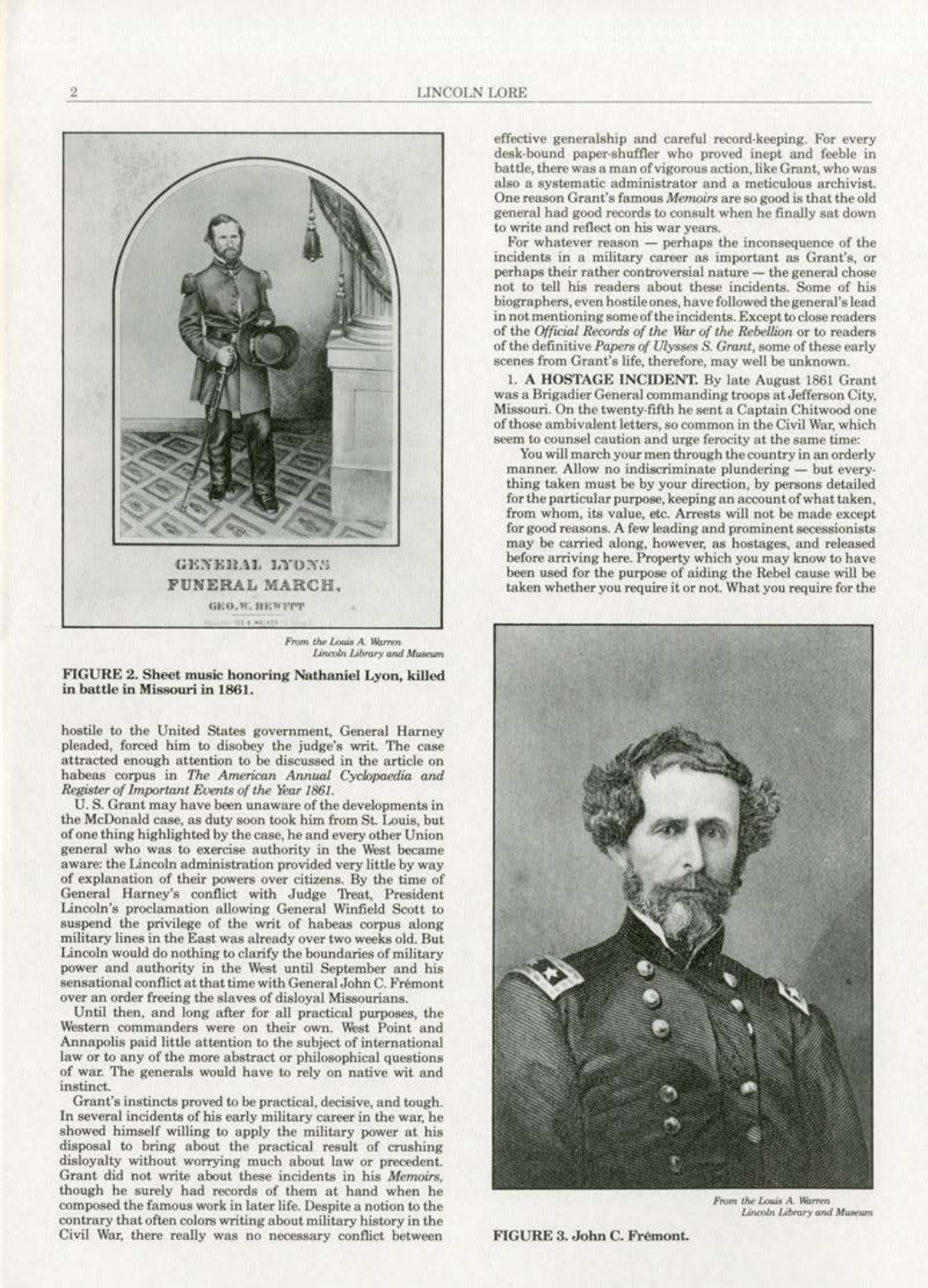

 $\frac{1}{2}$  *From the Louis A. Warren* Lincoln Library and Museum

#### FIGURE 4. The riot in St. Louis, as depicted in *Harper's Weekly*.

**subsistence of your men and horses must be furnished by people of secession sentiments, and accounted for as stated above. No receipts are to be given unless you find it necessary**  to get supplies from friends.

By this time in August, General Fremont, commander of the Western Department, had taken affairs into his own hands and issued, on August 14, a declaration of martial law in the City **and County of St. Louis. But. Grant was in command many**  miles and several counties away from St. Louis. And, though **the precise destination of Captain Chitwood's expedition is**  unknown, it almost certainly had nothing to do with St. Louis County.

**Uke the rest of the Union commanders in this rebellious but**  technically and legally loyal state, General Grant had, more or less on his own authority, to order the confiscation of private **property, the arrest of private citizens, and lhe application of**  the laws of war to a civilian population - even to the point of ordering the taking of civilian hostages. Although he hoped **for caution and insisted on circumspection and the use of**  certain procedural safeguards on the part of his subordinates, Grant had ultimately to leave crucial judgments to be made **by questionable agents. For the decision in regard to who was or was not. a secessionjst, Grant was apparently relying in this case on a home guard oommander. ln other words, the decision**  would be made perhaps by local men with old scores to settle.

2. A NEWSPAPER SUPPRESSED. The day after he issued the order to Captain Chitwood, General Grant ordered **Colonel William H. Worthington of the Fifth Iowa Volunteers, to "See E. B. McPherson, a true Union man, who will show you** 

a copy of the 'Booneville PatrioL' Bring all the printing material, type &c with you. Arrest J. L. Stevens and bring him with you, and some copies of the paper be edits. Baily is a particularly obnoxious person and should be arrested."

Grant almost oortainly did not dream up on his own the **suppression of the Boonville** *Patriot* **or the arrest of prominent secessionists there. Fremont suppressed the** *State Journal,*  published in SL Louis, in July, even before he declared martial law in the city. And. as William F. Swindler has shown, **newspapers in Cape Girardeau, Hannibal, and Lexington were**  suppressed before the Boonville paper, and papers in Warrensburg, Platte City, Troy, Osceola, Oregon, and Washington fell before the year was ove< On January 2, 1862, the ProvostMarsbal in St. Louis ordered newspapers published **outside the city to (urn ish copies to him each day for inspection or face certain suppression.** 

3. SUPPRESSING THE U.S. MAIL. Earlier in August, **when Grant's headquarters were at Ironton, Missouri, he reported to his seniors in St.. Louis:** 

'Jb.day [August 12] my Guards detained the mail coming in and I have stoped the delivery of letters to a few suspected persons, and the forwarding of six packages of letters, as follows: four to points in Arkansas, one to Memphis, via. Little Rock, & one to Brunot. These will be detained awaiting the decission of the Department Commander thereon.

( **am entirely without orders for my guidance in matters**  like the above and without recent Acts of Congress which **bear upon them.**